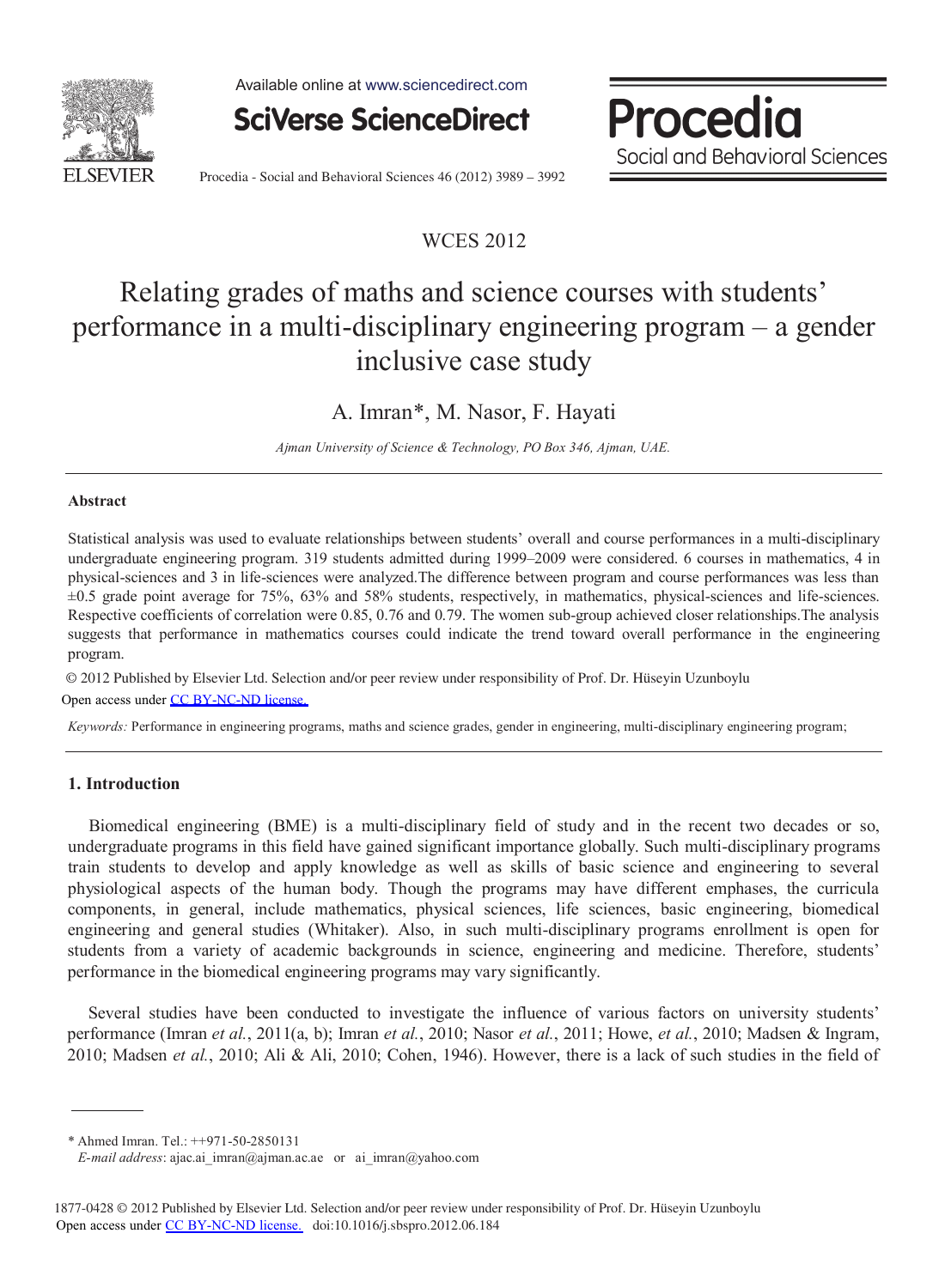engineering, particularly for biomedical engineering / bioengineering. Hence, there is a need to evaluate students' performance in BME programs and to determine the factors that may influence performance.

In the present study, ten year data of students' grades in mathematics and science courses was analyzed for their relationship with the overall performance in an undergraduate BME program offered at Ajman University of Science and Technology. The program is accredited with the Commission for Academic Accreditation, U.A.E.

## **2. Methods**

Grade data of 319 students was used. The group is comprised of 174 women and 145 men students admitted to the B.Sc. (Biomedical Engineering) program during the years 1999 and 2009. All of these students satisfied the program eligibility criteria for admission and most of them either graduated or were in their senior level. The data was collected from multiple campuses; with students from various cultural and academic backgrounds (science stream). Each course was taught by more than one teacher during the selected period.

Students' performance was classified into three categories of courses as follows:

- Category 1: 6 courses in mathematics (including statistics),
- Category 2: 4 courses in physical sciences, and
- Category 3: 3 courses in life sciences.

Cumulative Grade Point Average (CGPA) was used to measure overall performance in the program.

The study group included only those students who had completed a minimum of 45 credit hours in the program as well as had enrolled for at least 2 courses in each, mathematics, physics, chemistry and life sciences.

For each student, grade point average was calculated separately for each category of courses (GPA-*course*) using the same formula as that for CGPA calculation. For example, GPA-*Maths* was calculated utilizing grades in the 6 mathematics courses. Similarly, GPA-*Physical Sc*. and GPA-*Life Sc*. were also calculated. This allowed direct comparison between overall performance in the program and performance in each course category.

For each student, the difference (D) between CGPA and GPA-*course* was calculated. The percentage of students for whom the value of D was within  $\pm 0.5$  grade point average was presented (0.5 grade point in a course makes a difference of one grade). Coefficient of correlation (r) between the CGPA and GPA-*course* was also calculated.

In addition to the total group students, the data was also analyzed for the following sub-groups of students: men, women and graduate (or expected to graduate).

#### **3. Results**

For each course category, table 1 gives the percentage of students with  $(-0.5 \leq D \leq +0.5)$  for the total, men, women and graduate groups of students.

For each course category, table 2 gives the coefficients of correlation for the total, men, women and graduate groups of students.

Figure 1 shows the variation of CGPA with GPA-*Maths* for total students. In the plot, a straight line is fitted using the method of least squares.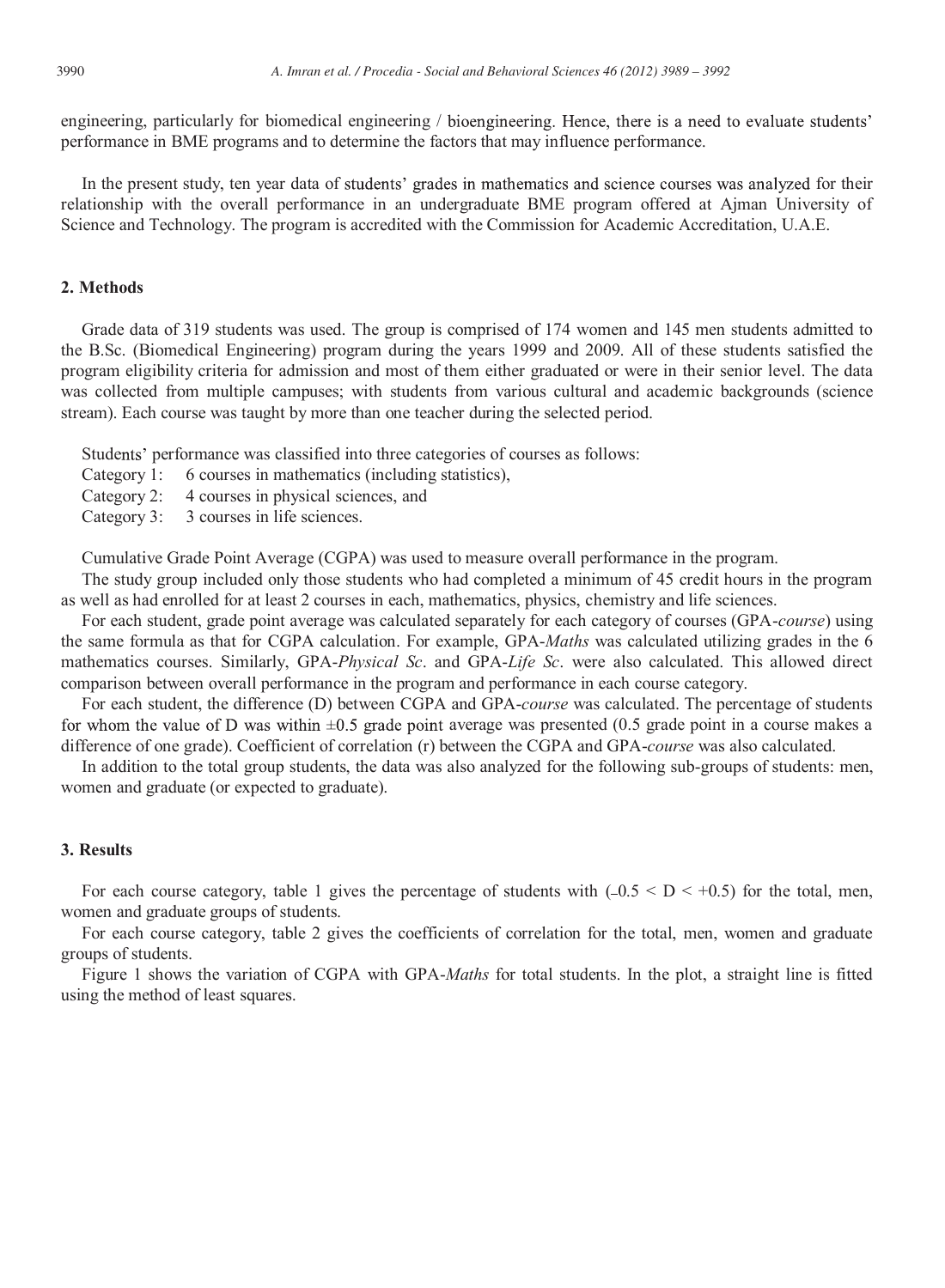| <b>Course Category</b> | Total | Men  | Women | Graduate |
|------------------------|-------|------|-------|----------|
| Mathematics            | 74.6  | 73   | 75.9  | 77       |
| Physical Science       | 53.3  | 57.9 | 67.8  | 60.9     |
| Life Science           |       |      |       | 60.8     |

#### Table 2. Coefficients of correlation

| <b>Course Category</b> | Total | Men  | Women     | Graduate |
|------------------------|-------|------|-----------|----------|
| <b>Mathematics</b>     | 0.85  | 0.81 | 0.86      | 0.83     |
| Physical Science       | 0.76  | 0.70 | ስ 77      | 0.75     |
| Life Science           | በ 79  | ) 74 | $_{0.80}$ | 0.78     |



Figure 1. Variation of CGPA with GPA-*Maths* (Total group)

### **4. Analysis**

From table 1, nearly 75%, 63% and 58% students had their CGPA within  $\pm$ 0.5 grade point average of GPA-*Math*, GPA-*Physical Sc*. and GPA-*Life Sc*., respectively. Compared to the men, the women as well as the graduate subgroups had a higher percentage of students in each course category . In the graduate sub-group, there was higher percentage of students in the mathematics category. Further, for each sub-group of students, the highest and lowest percentages were for the mathematics and life science categories, respectively.

From table 2, the coefficient of correlation between CGPA and GPA-*course* for the total group of students was highest (0.85) for the mathematics courses and lowest (0.76) for the physical science courses. In comparison to the total group, the three sub-groups showed similar patterns. The highest difference from the total was for the men subgroup in each course category.